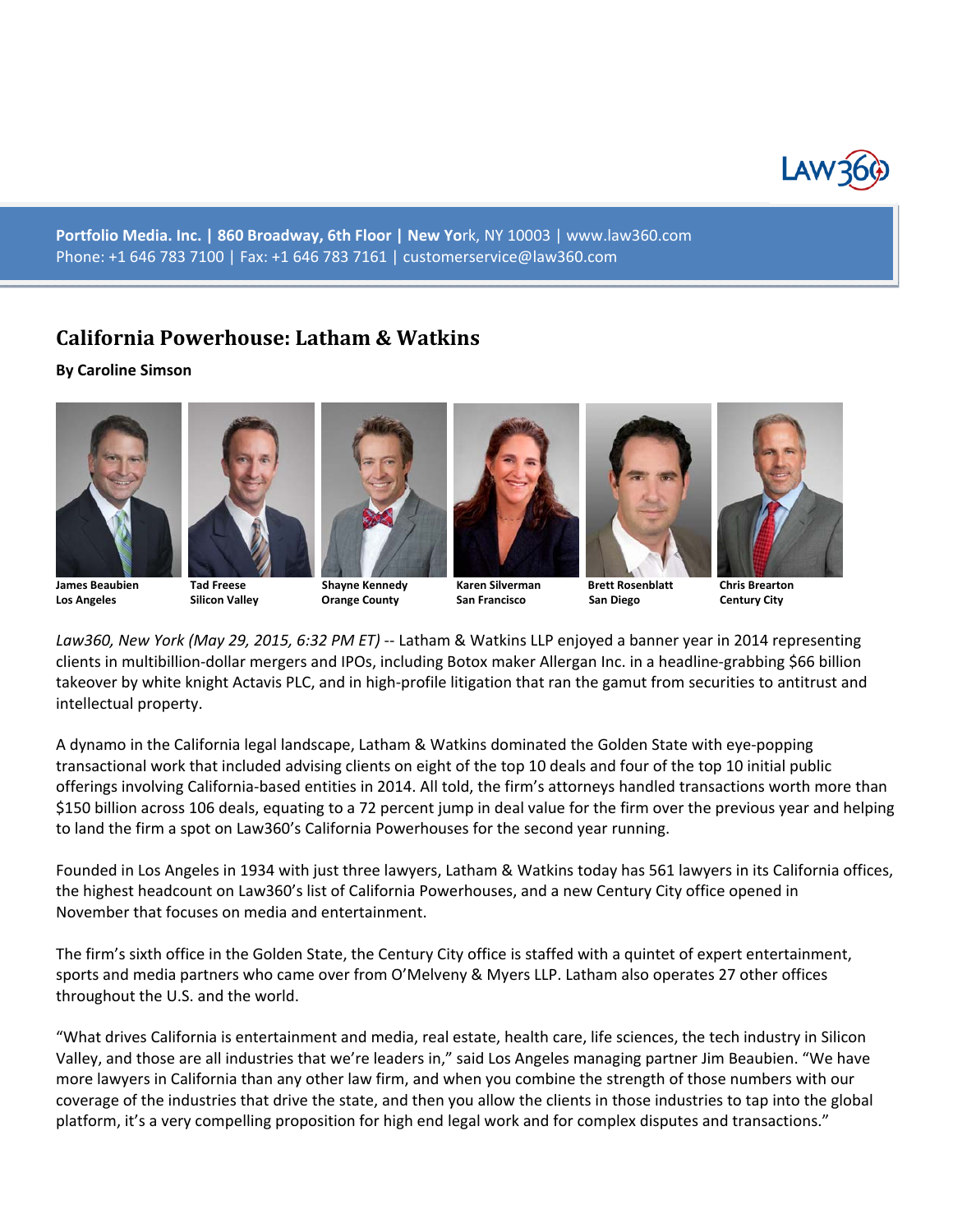Latham served as counsel on more IPOs than any other firm in 2014, representing the issuer or underwriters on more than a quarter of the offerings nationwide, 75 in total. By way of comparison, the firm that represented the second most IPOs in 2014 had a hand in just under 16 percent, or 47 IPOs total, according to the firm.

On the litigation side, the firm handled one of the most talked-about securities litigations of the past year, with a California-based Latham trial team securing a full defense verdict in favor of Manouch Moshayedi, the former CEO of STEC Inc., in June 2014 in one of the largest insider trading actions ever brought by the U.S. Securities and Exchange Commission.

The firm also advised clients on antitrust issues on deals like Facebook Inc.'s \$21.8 billion acquisition of venture-backed WhatsApp, among many others. And no discussion of Latham's merger work last year would be complete without mentioning its representation of Allergan, a longtime client that was hit with a hostile takeover bid by Valeant Pharmaceuticals International Inc. and William Ackman's Pershing Square Capital Management LP hedge fund in April 2014 that ultimately led to white knight Actavis' acquisition of the company in November.

Other work last year included scoring a major win for Toshiba Corp. in follow-on class action lawsuits and investigations around the world related to allegations of price-fixing in the optical disc drive industry by defeating certification of two proposed classes of direct and indirect purchasers, a decision upheld by the Ninth Circuit in January.

The firm also successfully represented San Diego-based Cadence Pharmaceuticals Inc. in an appeal over Exela's efforts to market generic versions of Ofirmev, a form of intravenous acetaminophen, in a decision that was upheld by the Federal Circuit in March.

Given the firm's successes in the courtroom and the deal room last year, it's hardly surprising that it saw record revenue in 2014 of \$2.6 billion, up 14 percent from 2013.

Ask the managing partners in its six California offices what makes Latham & Watkins a California powerhouse, and a theme emerges. Not only is the atmosphere collegial in those offices, that atmosphere extends to Latham's offices throughout the world, allowing the firm's lawyers in the Golden State easy access to a wealth of worldwide legal expertise.

But at the same time, the firm stays sticks close to its California roots. It's the combination of both that really sets Latham apart, according to Karen E. Silverman, managing partner of Latham's San Francisco office.

"We tend to think our ourselves as local assets on the one hand and global assets on the other, and they're very hard to separate," she said. "I think that's one of the things that contributes to our strength in the state, quite frankly. We're very connected to our clients and the local economies, and we're very integrated in the businesses that develop in and across the state, many of which themselves are global or national, and so at a very profound level we understand what they're trying to accomplish."

The sentiment was echoed by San Diego managing partner Brett Rosenblatt, a self-professed "California guy," born, raised, educated and now living and working in the Golden State.

"We've got offices all over the world, but we did start in California, and I think that's important because we're not just sort of a transplant," he said. "We originated here, and so you have a lot of focus on California that, quite honestly, a firm of our size that otherwise came to California maybe after trying the New York or even the international landscape wouldn't have."